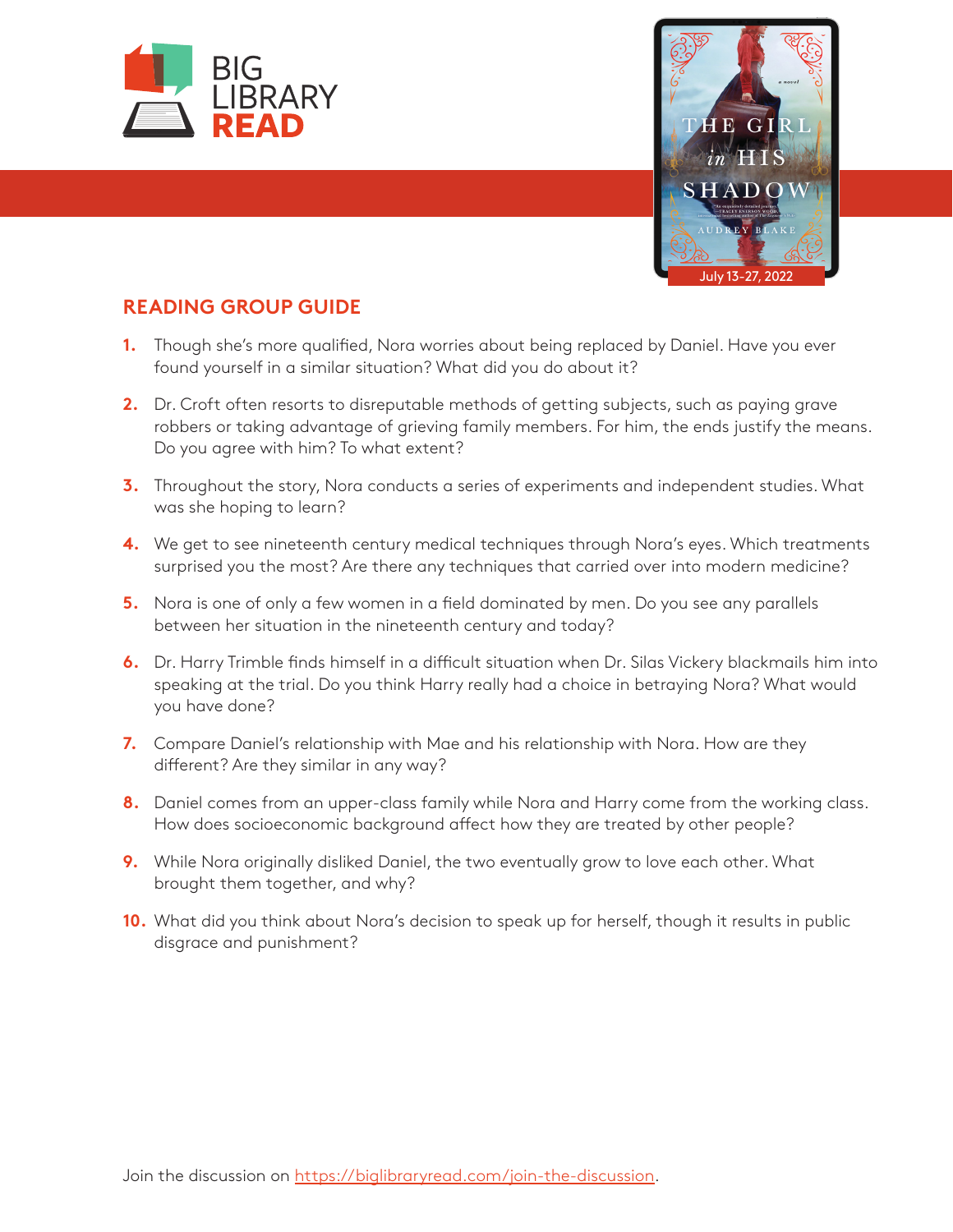



# **A CONVERSATION WITH THE AUTHORS**

**You did extensive research before writing this story. What were the most surprising details you uncovered in your research process? Was there anything you found particularly interesting that didn't make it into the final book?**

- **R:** We won't live long enough to be able to write every fascinating thing we came across. The most surprising thing for me—how attached I became to the cases I studied. It became an addiction to browse through medical journals that are almost two centuries old, hoping the patients would recover. Another interesting fact for me was how many times something had to be "discovered." You would think once one doctor or scientist made a discovery, it would revolutionize the way doctors treated patients, but that is not at all how it worked. Information was slow and unreliable. There were language barriers and so many fraudulent cures and medical claims that it made the legitimate ones difficult to find or trust. For example, Ignaz Semmelweis discovered washing hands saved women from postpartum fevers and infection. He was so maligned for his theory (even though it worked!) that he died disgraced in an asylum!
- **J:** So many innovators were reckless, unscrupulous cowboys! Some practices were absolutely hair-raising, and we ended up toning down the animal experiments in our book significantly. I wish we could have worked in a detail from the life of Dr. John Hunter, who infected his own genitals using material from a sick patient in an attempt to determine if syphilis and gonorrhea are different diseases. Unfortunately for Hunter, the patient had both, so his conclusion that they were a single disease was wrong.

### **As coauthors, what does your brainstorming look like? Do you ever disagree on which direction to take?**

- **R:** We talk frequently, and sometimes exhaustively. Whenever we have a new idea, we walk through it on FaceTime so we can see each other's expressions and reactions. A few times, we seemed to have divergent opinions, but the longer we discussed, the more we realized we wanted the same thing. We have never had an argument about the direction of the story. We are both so in tune with the characters that we know when something is right for them and genuine to their personalities. Coauthoring is a high-level exercise in communication and cooperation.
- **J:** When we are lucky enough to brainstorm in person, we tend to walk in the woods or sprawl out on the carpet, but most brainstorming and revising happens via FaceTime. It's rare for us to disagree. We both trust each other a lot— especially when either of us has a "Nope, don't like that" feeling. More often, I think we get a "Yes! And then—" feeling from each other's work.